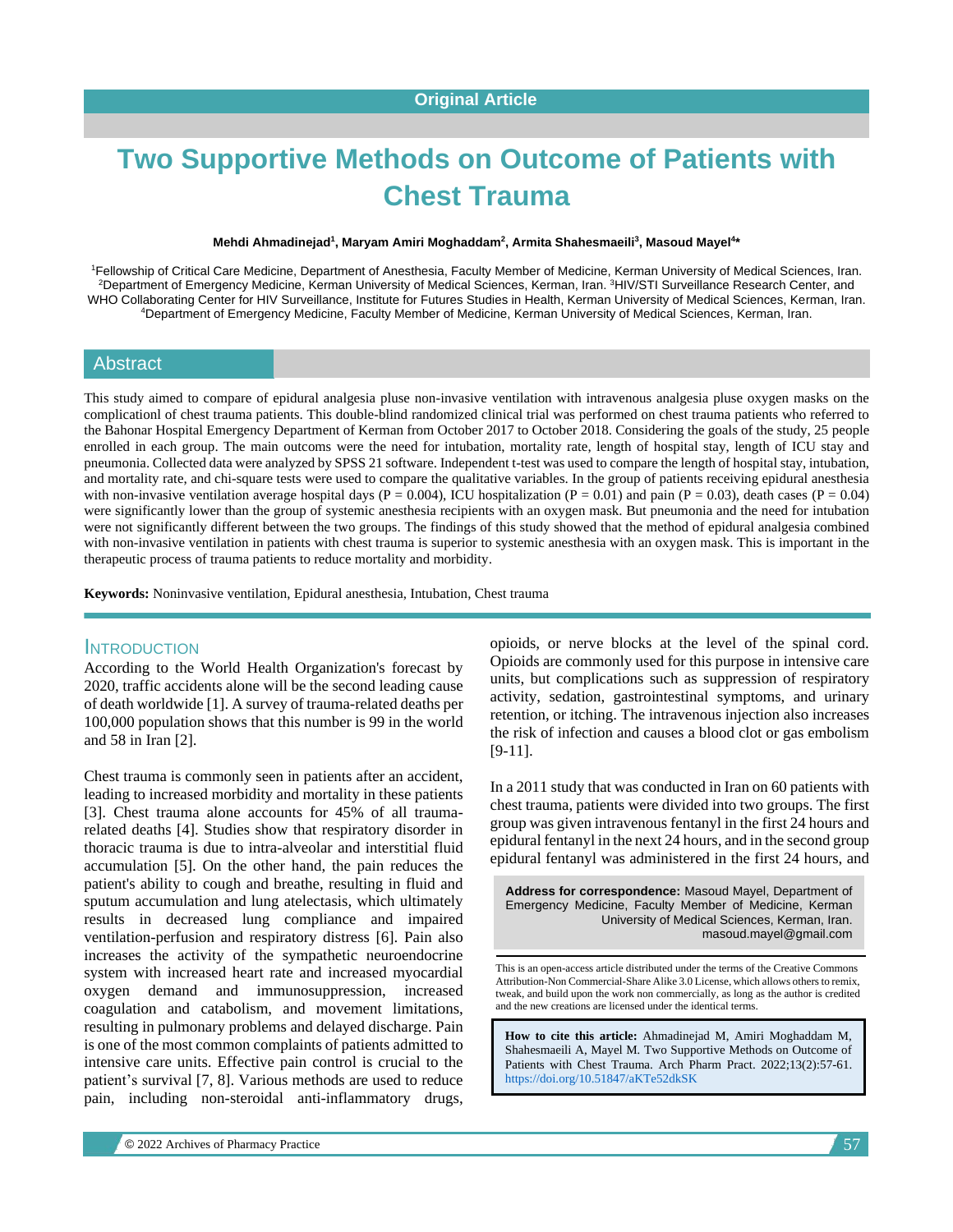intravenous fentanyl was injected later. This study indicates that the best method of pain control in the first 2 hours is intravenous administration and in the next few hours, epidural fentanyl administration and the intravenous method the level of consciousness has been higher [6]. A 2015-2016 study in Egypt of 30 patients with multiple rib fractures indicated that the epidural analgesic recipient group had improved significantly compared to the intravenous ketorolac group [4].

A Canadian study of patients with thoracic trauma between 2008 and 2013 showed a significant decrease in mortality in the epidural anesthesia recipient group [12]. One of the most important factors is the progression of complications in trauma atelectasis, which disrupts perfusion resistance and hypoxia, so positive-pressure ventilation is recommended to reduce atelectasis [13, 14]. Non-invasive ventilation is also more flexible in use than intubation, preserving the airway defense mechanism and not interfering with the ability to swallow and speak [5]. Meta-analysis performed in the US shows that early use of non-invasive ventilation in thoracic thoracic trauma reduces the need for intubation [15]. According to the results of a 2013 study in Germany, the use of non-invasive ventilation compared to two classic respiratory support techniques including oxygen masking and intubation reduces mortality risk, decreases ICU stay, and reduces the risk of infection [16].

Meanwhile, Kerman Martyr Bahonar Training Center, the largest trauma center in the south-east of the country, receives tens of injuries daily due to traffic accidents, according to the findings, we compared the two methods of analgesia in thoracic trauma patients to find a way to reduce mortality and morbidity in traffic accident victims. We compared the oxygen mask in the Survival of Patients with Chest Trauma to find a way to reduce morbidity and morbidity in these patients.

## MATERIALS AND METHODS

This study was a double-blind randomized clinical trial that was performed on patients with thoracic trauma referred to Bahonar Hospital Emergency Department of Kerman from October 2017 to October 2018.

$$
n_1 = n_2 = \frac{(S_1^2 + S_2^2) \left(Z_{1 - \frac{\alpha}{2}} + Z_{1 - \beta}\right)^2}{(\bar{X}_1 - \bar{X}_2)^2}
$$
(1)

With an alpha of 5% and a beta of 20%, the mean standard deviation length of hospital stay in the epidural anesthesia group was  $8.07 \pm 4.39$  and in the systemic analgesia group  $11.47\pm4.36$  days in previous studies. In that study, there were 26 people in each group, which were studied according to the multiple goals of the project, [4]. Inclusion criteria included 18 to 60 years of age, no previous disease history, patients with lung contusion with or without rib fractures who may

need respiratory support and care in the intensive care unit for reasons such as severe traumatic pain, ABG changes, etc.

Exclusion criteria included a history of previous illness, pulmonary embolism, spinal trauma, drug allergy, need for surgery, and transplantation to the operating room requiring patient intubation, personal dissatisfaction, unstable vital signs, and long bone fractures.

## *Study Design Methods*

50 eligible individuals were randomly divided into two groups, one of epidural analgesia with noninvasive ventilation and the other with systemic analgesia with an oxygen mask using 1:1 ratio software.

In the first group, after insertion of the thoracic epidural catheter on admission to the intensive care unit in midthoracic epidural space (T6-T7), administration of 10 cc ropivacaine 0.5% and then 10 cc ropivacaine 0.2% per hour via pump syringe. After 12 hours, we evaluated the severity of the pain and respiratory condition of the patients through the arterial blood gas analysis, cardiac rhythm, and respiratory pattern. Simultaneous oxygen therapy was started with BIPAP with 5-10 cm of water, which was changed based on blood gas analysis and patient comfort. The second group received 5mg morphine and 30mg ketorolac through the peripheral vein and were repeated every 6 hours with a respiratory support mask that was changed based on Fio2 blood gases. A visual pain scale was used to measure pain scores.

None of the study groups were excluded from routine interventions and services routinely provided to patients with chest trauma. The main outcome measure is the need for intubation and mortality rate in patients in both groups Secondary outcome measures included length of hospital stay, length of stay in the intensive care unit, and pneumonia.

The data collection tool was a checklist and included demographic information including trauma mechanism, vital signs, length of hospital stay, length of stay in the intensive care unit, need for intubation, pneumonia, and patient death. Patients were included in this study by obtaining consent from the patient's companions and explaining the potential benefits and risks. The data recorded from the patients in the case files will be kept confidential. Before the intervention with the patient, an explanation was given about the effects of analgesia to reduce the complications and improve the prognosis of the patient, as well as the mechanism of action of the drug by both epidural and intravenous injection. It was also assured that patient placement in either of these categories would not interfere with routine patient treatments. After data collection, data was analyzed by SPSS 21 software. Independent t-test was used to compare the length of hospital stay, intubation, and mortality rate, and chi-square tests were used to compare the qualitative variables.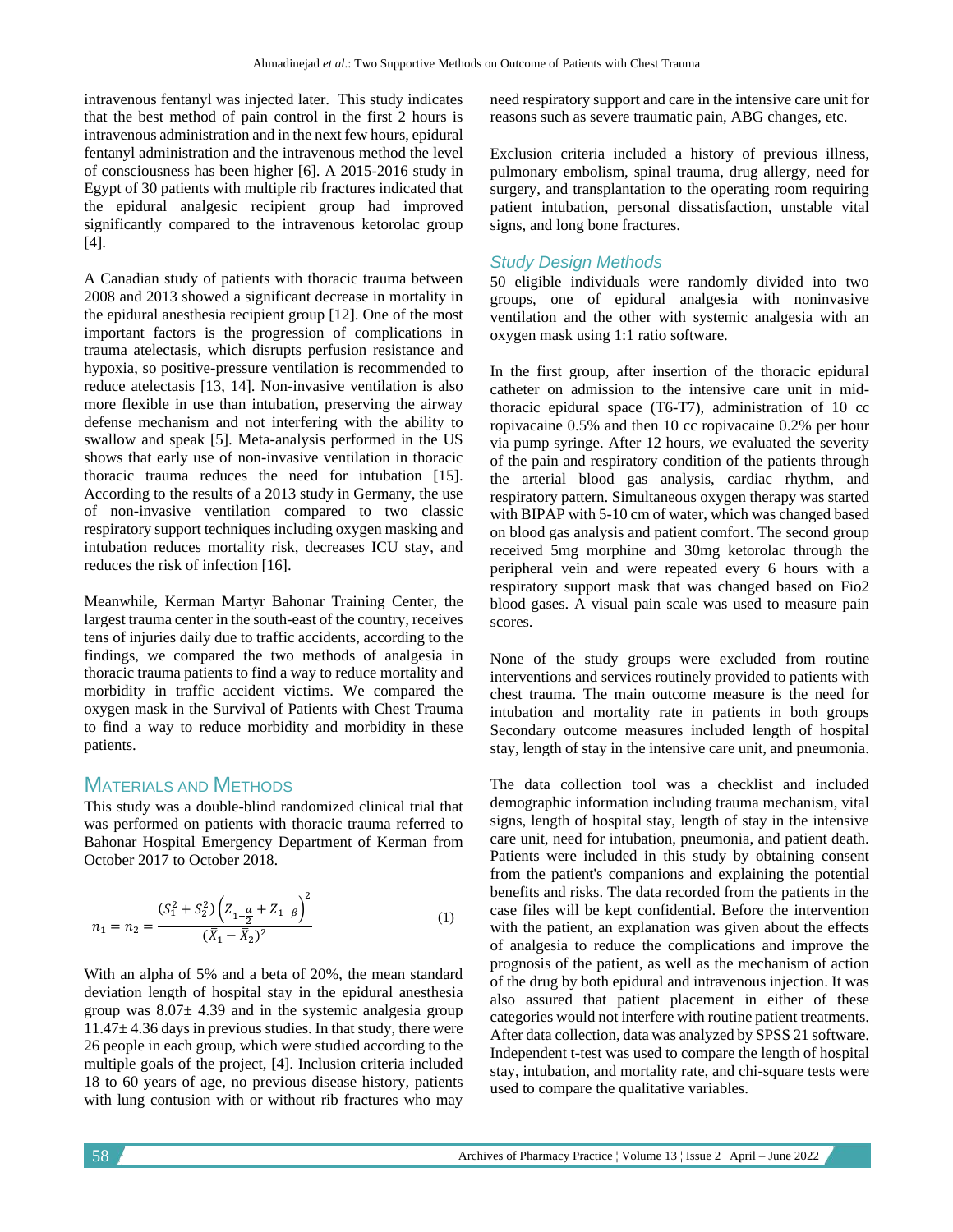The Ethics Committee of the Neurology Research Center, Kerman University of Medical Sciences, approved the protocol of the study under the code IRCT20190922044842N1and ethical code of K/93/366. All the subjects signed an informed consent form.

#### RESULTS AND DISCUSSION

Of the 50 patients admitted to the Bahonar Hospital Emergency Hospital in Kerman, 25 were in group A (recipients of epidural anesthesia with non-invasive ventilation) and 25 in group B (recipients of systemic analgesia with Oxygen mask). In group A the mean hospital stay was 17 days, and 25.5 days in group B which was significantly lower in group A ( $P = 0.004$ ). In group A the mean pain score was 3.8 and in the group, B was 4.7 which was significantly lower in group A ( $P = 0.01$ ). In group A, the average number of days spent in ICU was 11.1 days and in group B, it was 16 days. It was inferred that the length of stay was significantly lower in group A  $(P = 0.03)$  (**Table 1**).

**Table 1.** Comparison of Hospitalization time, ICU time, Pain Score in the two groups

| Variable             | Systematic |     | Epidural |     |         |
|----------------------|------------|-----|----------|-----|---------|
|                      | Mean       | s.d | Mean     | s.d | P-value |
| Hospitalization time | 25/5       | 9/7 | 17       | 8/5 | 0/004   |
| <b>ICU</b> time      | 16         | 8/3 | 11/1     | 7/4 | 0/03    |
| Pain Score           | 4/7        | 1/4 | 3/8      | 1/2 | 0/01    |

There were 2 cases of death in group A and 7 in group B, concluding that the morbidity rate was significantly lower in group A. In group A, there were 4 cases of pneumonia in hospitalization and 7 in group B, with no significant difference between the two groups. Group A had 5 intubation requirements and group B had 10 cases with no significant difference between the two groups **(Table 2)**.

#### **Table 2.** comparison Outcome, pneumonia, Intubation in the two groups

| Variable   |       |           | Systematic |           | Epidural |         |
|------------|-------|-----------|------------|-----------|----------|---------|
|            |       | Frequency | PERCENT    | Frequency | PERCENT  | P-value |
| Outcome    | Dead  | 7         | 28         | 2         | 8        | 0/0001  |
|            | Alive | 18        | 72         | 23        | 92       |         |
| pneumonia  | Yes   | 7         | 28         | 4         | 16       | 0/3     |
|            | No    | 18        | 72         | 21        | 84       |         |
| Intubation | Yes   | 10        | 40         | 5         | 20       | 0/1     |
|            | No    | 15        | 60         | 20        | 80       |         |

This study aimed to compare two methods of analgesia in thoracic trauma patients to find a way to reduce mortality and morbidity in traffic accident victims in Shahid Bahonar Hospital in Kerman. The findings of this study showed that mortality was significantly lower in patients with epidural anesthesia with non-invasive ventilation compared with systemic anesthesia with an oxygen mask. Similar to the present study in a Canadian study of thoracic trauma patients between 2008 and 2013, findings also showed a significant decrease in mortality in the epidural anesthesia group [12]. Research findings in the US have also shown that the early use of non-invasive ventilation in thoracic thoracic trauma reduces mortality [15]. The results of a study in Germany also showed that the use of non-invasive ventilation techniques reduced the risk of mortality compared to the two classic respiratory support methods including oxygen masking and intubation [16].

Another finding of this study was the lower number of hospital days in Group A compared to Group B. The number of days in ICU was significantly lower than in group B. A 2013 study by Roberts *et al*. In Germany also found that using non-invasive ventilation compared to two traditional respiratory support techniques, including oxygen masking and intubation, reduced the length of intensive care unit stay and reduced the risk of infection [16]. This is important in some ways. First, limited resources in the country's health sector necessitate efficient use of these resources, which is one of the most important indicators of the efficiency of hospital stay management to reduce hospital stays. On the other hand, it also provides more service. It also improves the quality of treatment for patients by reducing the number of days in the hospital. It also improves the quality of treatment for patients by reducing the number of days in the hospital. Patients in group A also felt less pain than patients in group B. Research findings by Ahmadinejad and colleagues in Iran also indicated that the best method of pain control in the first 2 hours was intravenous administration and in the next hours, epidural administration of fentanyl, and in the intravenous method, the level of consciousness was higher [6]. Another study reported that non-invasive ventilation is more flexible in use than intubation, preserving the airway's defense mechanism and not interfering with swallowing and speaking ability, thus making patients less likely to experience better management. The course will be cured [5]. There are various methods to reduce pain in traumatic patients, but these have some side effects for the patient that should be minimized as far as possible in this study, there was no significant difference in the rate of pneumonia in hospitalization between the two groups, which may be due to proper care of the patients studied by the hospital medical staff. Concerning the need for intubation, the findings also showed that in group A, there were 5 cases for intubation and in group B, there were 10 cases but the difference between the two groups was not significant. A study by Veysi *et al*. also suggested that early use of non-invasive ventilation in thoracic trauma reduces the need for intubation [15]. Airway management in patients is one of the primary responsibilities of an emergency medicine specialist. However, potential airway intubation is a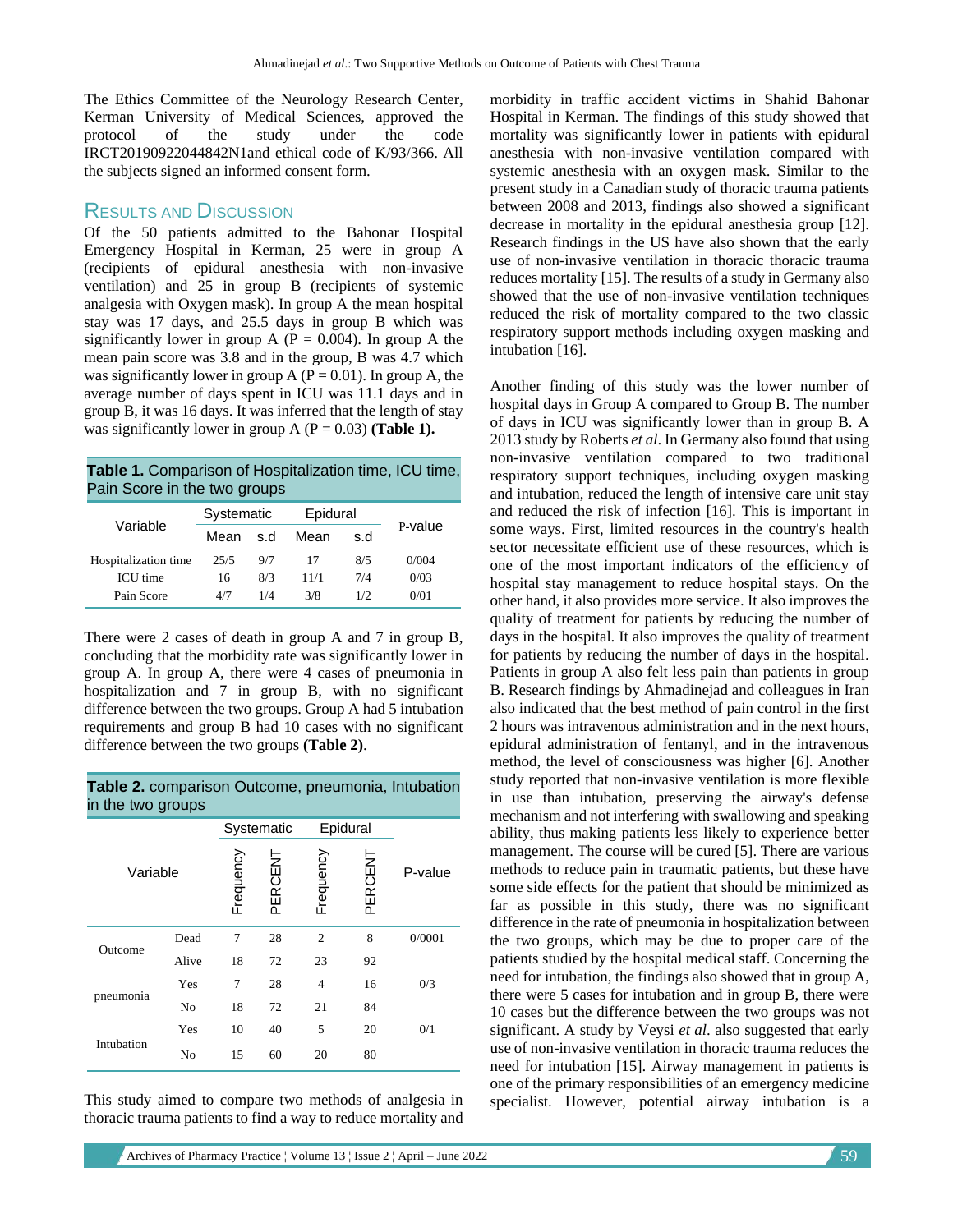potentially hazardous invasive process, so using methods that reduce the need for intubation is recommended.

Fattori *et al*. In a systematic review concluded that noninvasive ventilation is a supportive treatment that can prevent intubation in patients with chest trauma as long as physiological conditions are stable, regardless of the severity of the chest injury [17]. As our results show the usefulness of non-invasive mechanical ventilation in these patients.

In a study wich conducted by Liu *et al*. It was found that Non-Invasive-Ventilation with helmet decreased complications, increased  $PaO<sub>2</sub>/FiO<sub>2</sub>$ , and improved Patient cooperation compared with NIV with face mask in chest trauma patients [18]. These results, like our study, demonstrate the benefits of using non-invasive mechanical ventilation in patients with chest trauma.

The correct choice of patients is one of the most important factors for success in non-invasive mechanical ventilation, as the use of this method in patients who do not cooperate well or are unstable in terms of hemodynamics will lead to treatment failure. The results of Göksu *et al*. The use of NIV in the emergency department in well-selected chest trauma patients improves their outcomes [19].

In the study of Lovisari *et al*., It was found that early and effective control of pain showed that it plays an essential role in the recovery of patients with chest trauma [20]. In intubated patients, intravenous analgesia is the method of choice (ICU). The selective approach should be tailored to the individual patient and, if possible, a multifaceted strategy. In our study, the concomitant use of neuroaxial and NIV analgesia improved autocomplete and reduced complications in patients with chest trauma.

Contrary to our results, the results of Bachoumas *et al*. Showed that epidural chest pain was not associated with a lower risk of intubation in patients with chest trauma with at least 3 rib fractures and moderate pain [21]. They recommended further studies to elucidate the optimal strategy for pain control in patients with chest trauma. However, in our study, epidural chest analgesia was used in conjunction with NIV, which combined to reduce complications and intubation.

## **CONCLUSION**

The findings of this study comparing the use of two methods of epidural analgesia and non-invasive ventilation with intravenous analgesia and the use of oxygen masks showed the survival of patients with chest trauma patients with epidural anesthesia with non-invasive ventilation have fewer deaths, fewer hospitalizations, fewer ICU days, and less pain intensity. And there was no significant difference in the rate of pneumonia and the need for intubation compared to the use of intravenous anesthesia with an oxygen mask in the survivors. These findings suggest a preference for epidural

analgesia and non-invasive ventilation in thoracic trauma patients, which could be of interest to health professionals and specialists in better management of disease and quality and efficacy of the therapeutic process in traumatic patients and as an effective method.

ACKNOWLEDGMENTS: The authors sincerely thank the Clinical Research Database of Shahid Bahonar Hospital.

## CONFLICT OF INTEREST: None

### FINANCIAL SUPPORT: None

ETHICS STATEMENT: The approval of the Research Council of the Kerman University of Medical Sciences (K/93/366) and clinical trial code(IRCT20190922044842N1) were sought before the start of the study. Written informed consent was obtained from the patient's before entering the study. In addition, they were informed that they can withdraw from the study at any time.

### **REFERENCES**

- 1. Naghavi M, Shahraz S, Sepanlou SG, Dicker D, Naghavi P, Pourmalek F, et al. Health Transition in Iran toward Chronic Diseases Based on Results of Global Burden of Disease 2010. Arch Iran Med. 2014;17(5):321.
- 2. Azizi A, Abdoli G. Mortality rates in Kermanshah province–2000. J Kermanshah Univ Med Sci. 2003;7(3).
- 3. Eastes LS, Norton R, Brand D, Pearson S, Mullins RJ. Outcomes of patients using a tiered trauma response protocol. J Trauma. 2001;50(5):908-13.
- 4. Eldin AA, Mohamed MA, Abdelmotelb MS, Abdelsabour MM. Comparison of thoracic epidural analgesia versus parenteral analgesia for traumatic multiple rib fractures. Menoufia Med J. 2018;31(1):199.
- 5. Karcz MK, Papadakos PJ. Noninvasive ventilation in trauma. World J Crit Care Med. 2015;4(1):47-54.
- 6. Ahmadinezhad M, Vatankhah M, Shokohi M, Ghahreman M, Moradi Moghadddam O. Comparison effect of intravenous and epidural fentanyl on analgesia and consciousness level in patients with chest and abdominal trauma in intensive care unit. Anesthesiol Pain. 2011;2(2):24-33.
- 7. Waqar SH, Nasir K, Zahid MA. Thoracic epidural analgesia versus intravenous opioid analgesia for the treatment of rib fracture pain. Int J Collab Res Intern Med Public Health. 2013;5(2):112-9.
- 8. Jensen CD, Stark JT, Jacobson LL, Powers JM, Joseph MF, Kinsella-Shaw JM, et al. Improved outcomes associated with the liberal use of thoracic epidural analgesia in patients with rib fractures. Pain Med. 2017;18(9):1787-94.
- 9. Fink M, Abraham E, Vincent J, Louis kochaneik. Text Book of critical care fink. 6th ed. USA. Elsevier; 2005. pp. 13-5.
- 10. Marino PL. The ICU book. 4th ed. USA. Lippincott Williams & Wilkins; 2007. p. 94.
- 11. Miller RD. Miller's Anesthesia. 7th ed. USA. Nataha Andjelkovic; 2009. pp. 1250-1265-2758-59.
- 12. Alhadhrami B, Babsail A, Elhusseini M, Alhabboubi M, Chughtai TB. Traumatic flail chest injuries and the benefits of epidural analgesia. Clin Res Trials. 2017;3(2):1-5.
- 13. Keenan SP, Sinuff T, Burns KE, Muscedere J, Kutsogiannis J, Mehta S, et al. Clinical practice guidelines for the use of noninvasive positivepressure ventilation and noninvasive continuous positive airway pressure in the acute care setting. CMAJ. 2011;183(3):E195-214. doi:10.1503/cmaj.100071
- 14. Richter M, Krettek C, Otte D, Wiese B, Stalp M, Ernst S, et al. Correlation between crash severity, injury severity, and clinical course in car occupants with thoracic trauma: a technical and medical study. J Trauma Acute Care Surg. 2001;51(1):10-6. doi:10.1097/00005373- 200107000-00002
- 15. Veysi VT, Nikolaou VS, Paliobeis C, Efstathopoulos N, Giannoudis PV. Prevalence of chest trauma, associated injuries and mortality: a level I trauma centre experience. Int Orthop. 2009;33(5):1425-33.